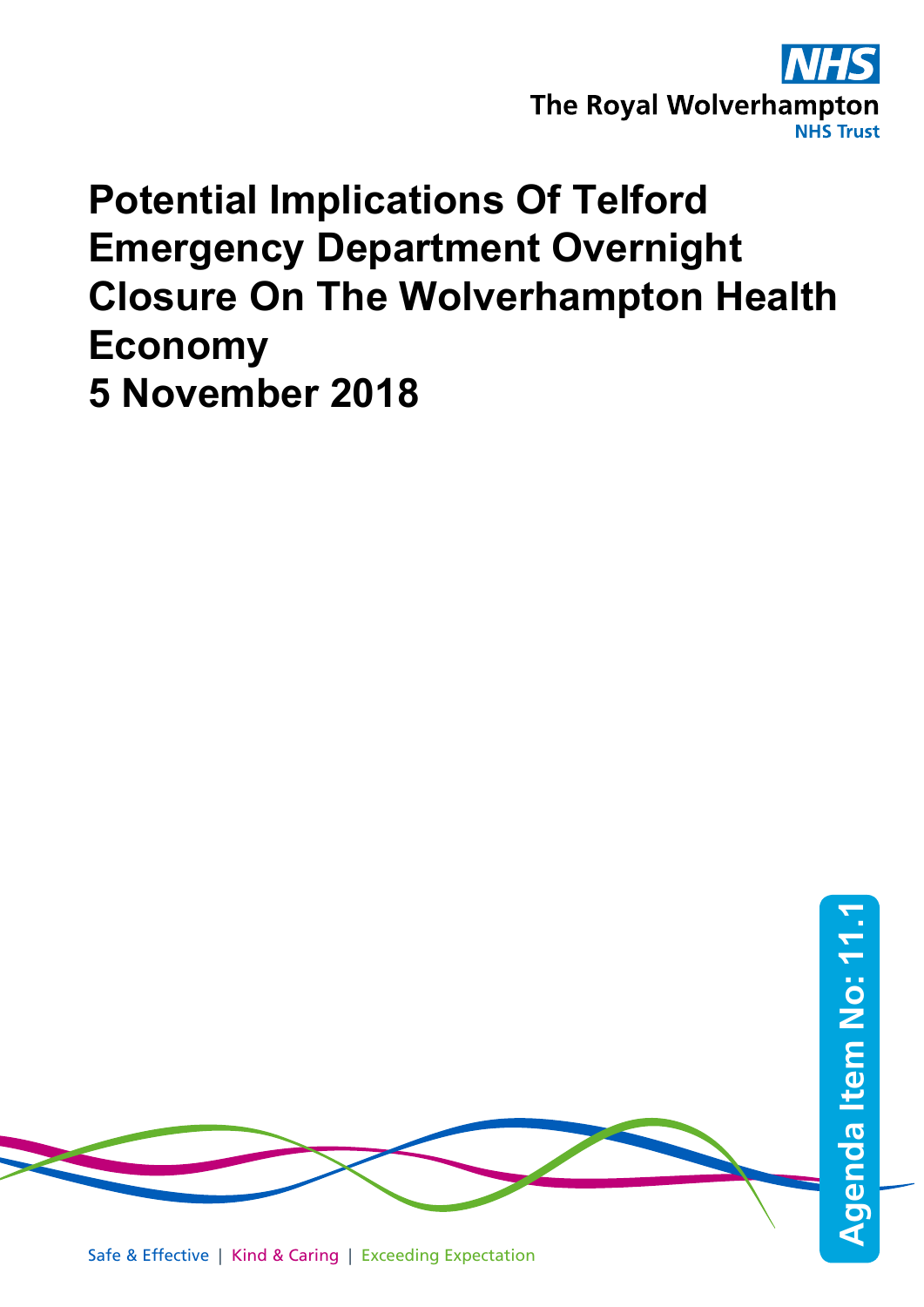The Royal Wolverhampton **NHS Trust** 

**Trust Board Report Meeting Date:** 5<sup>th</sup> November 2018 **Title:** Potential Implications Of Telford Emergency Department Overnight Closure On The Wolverhampton Health Economy **Executive Summary:**  The paper outlines the potential implications of Telford Emergency Department overnight closure on the Wolverhampton Health Economy and in particular RWT. **Action Requested: Receive and note For the attention of the Board** RWT continue to work with neighbours and partners on the potential overnight closure of PRH ED Department (22.00 hrs to 08.00 hrs) **Assure Advise Alert Author + Contact Details:** Gwen Nuttall<br>Tel 01902 695958 Email [gwen.nuttall@nhs.net](mailto:gwen.nuttall@nhs.net) **Links to Trust Strategic Objectives** 1. Create a culture of compassion, safety and quality 2. Proactively seek opportunities to develop our services 3. To have an effective and well integrated local health and care system that operates efficiently 4. Attract, retain and develop our staff, and improve employee engagement 5. Maintain financial health – Appropriate investment to patient services 6. Be in the top 25% of all key performance indicators **Resource Implications:** Revenue: Capital: Workforce: Funding Source: See attached report. Some details still to be confirmed following ongoing dialogue with healthcare partners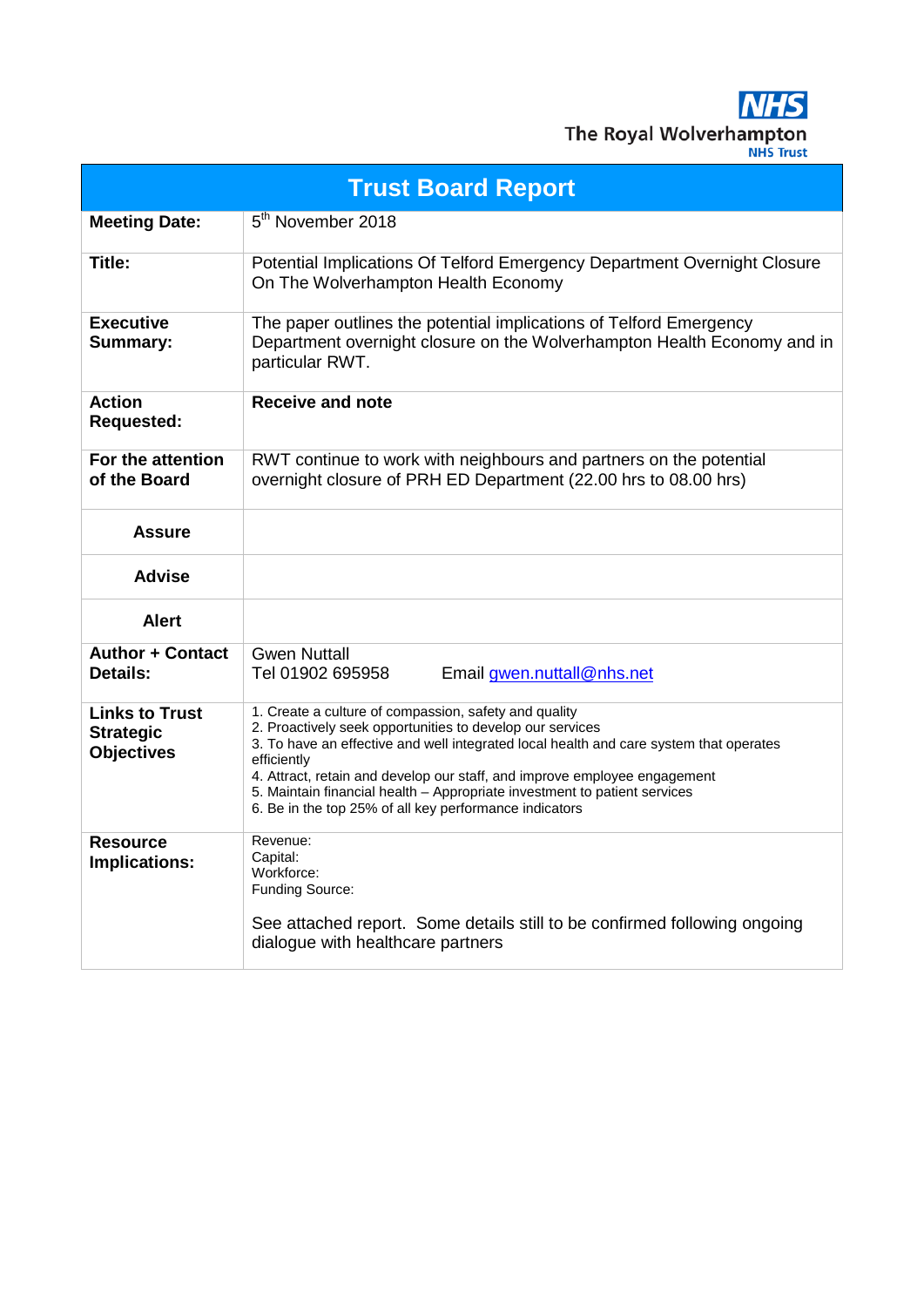| <b>CQC Domains</b>                             | Safe: patients, staff and the public are protected from abuse and avoidable harm.<br><b>Effective:</b> care, treatment and support achieves good outcomes, helping people maintain<br>quality of life and is based on the best available evidence.<br><b>Caring:</b> staff involve and treat everyone with compassion, kindness, dignity and respect.<br><b>Responsive:</b> services are organised so that they meet people's needs.<br><b>Well-led:</b> the leadership, management and governance of the organisation make sure it's<br>providing high-quality care that's based around individual needs, that it encourages learning<br>and innovation, and that it promotes an open and fair culture. |  |  |
|------------------------------------------------|----------------------------------------------------------------------------------------------------------------------------------------------------------------------------------------------------------------------------------------------------------------------------------------------------------------------------------------------------------------------------------------------------------------------------------------------------------------------------------------------------------------------------------------------------------------------------------------------------------------------------------------------------------------------------------------------------------|--|--|
| <b>Equality and</b><br><b>Diversity Impact</b> |                                                                                                                                                                                                                                                                                                                                                                                                                                                                                                                                                                                                                                                                                                          |  |  |
| <b>Risks: BAF/TRR</b>                          | To be confirmed once final decisions are made                                                                                                                                                                                                                                                                                                                                                                                                                                                                                                                                                                                                                                                            |  |  |
| <b>Risk: Appetite</b>                          | No change                                                                                                                                                                                                                                                                                                                                                                                                                                                                                                                                                                                                                                                                                                |  |  |
| <b>Public or Private:</b>                      | Public                                                                                                                                                                                                                                                                                                                                                                                                                                                                                                                                                                                                                                                                                                   |  |  |
| <b>Other formal</b><br>bodies involved:        | None                                                                                                                                                                                                                                                                                                                                                                                                                                                                                                                                                                                                                                                                                                     |  |  |
| <b>References</b>                              | None                                                                                                                                                                                                                                                                                                                                                                                                                                                                                                                                                                                                                                                                                                     |  |  |
| <b>NHS</b><br><b>Constitution:</b>             | In determining this matter, the Board should have regard to the Core<br>principles contained in the Constitution of:<br>Equality of treatment and access to services<br>High standards of excellence and professionalism<br>Service user preferences<br>Cross community working<br><b>Best Value</b><br>Accountability through local influence and scrutiny                                                                                                                                                                                                                                                                                                                                              |  |  |

| <b>Report Details</b> |                     |  |
|-----------------------|---------------------|--|
|                       | See attached report |  |
|                       |                     |  |

| <b>Appendices</b>   |
|---------------------|
| See attached report |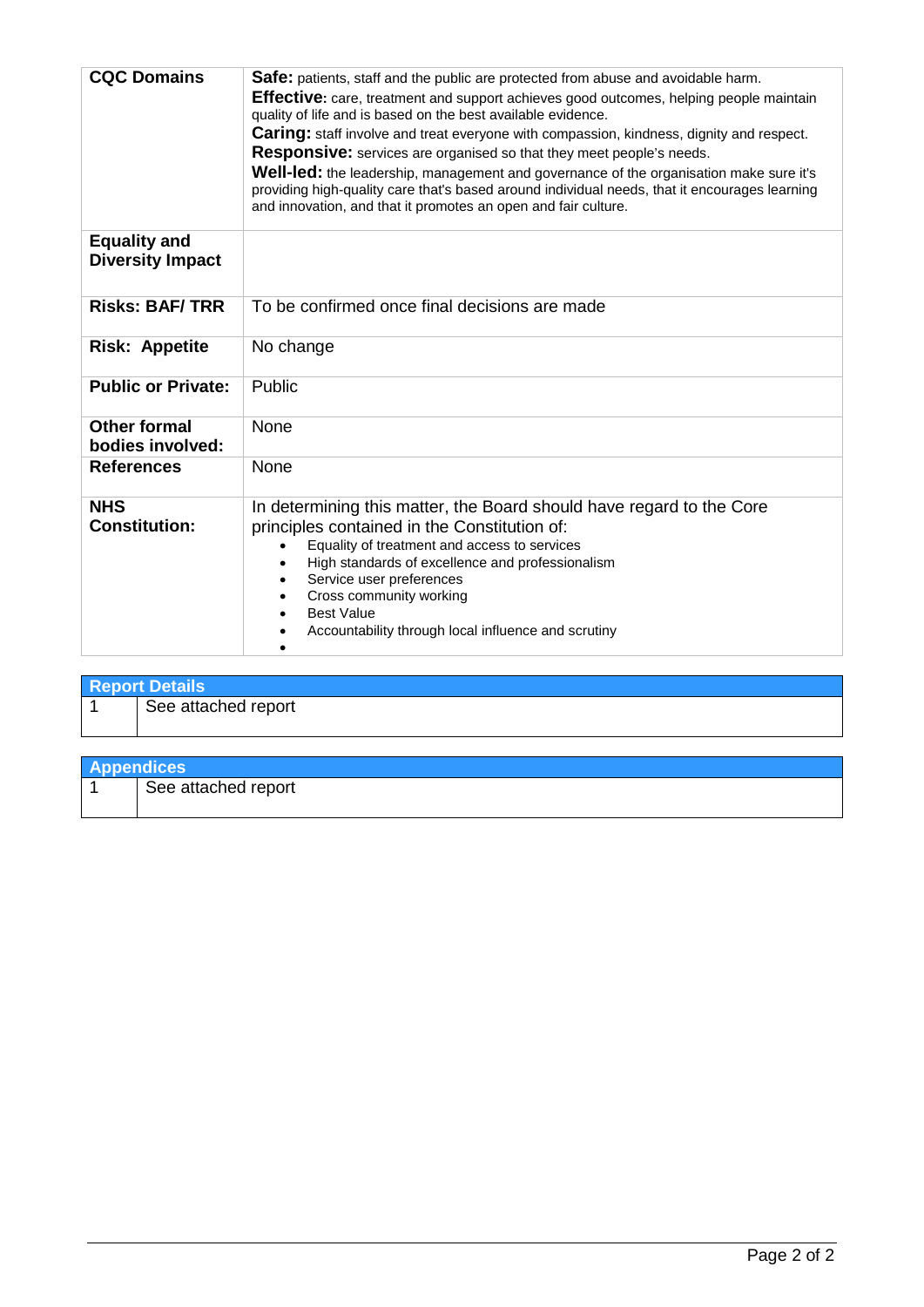The Royal Wolverhampton **NHS** 

**NHS Trust** 

| <b>Report to:</b>         | <b>Trust Board</b>                                                                                                     |
|---------------------------|------------------------------------------------------------------------------------------------------------------------|
| Date:                     | 5 <sup>th</sup> November 2018                                                                                          |
| Subject:                  | <b>Potential Implications Of Telford Emergency Department</b><br>Overnight Closure On The Wolverhampton Health Economy |
| <b>Report By:</b>         | <b>Gwen Nuttall - Chief Operating Officer</b>                                                                          |
| <b>Purpose of Report:</b> | To Advise Of Implications Of Telford ED Overnight Closure                                                              |

At their Board Meeting on 27<sup>th</sup> September 2018 Shrewsbury and Telford NHS Trust (SaTH) made a decision to close the Emergency Department (ED) at Princess Royal Hospital (PRH) overnight between the hours of 20.00 hrs and 08.00 hrs. Following discussion with the other Trusts potentially affected by this closure and NHSI, the time for closure has subsequently been revised and the proposal is now suggesting an overnight closure of 22.00 hrs to 08.00 hrs (confirmation still awaited from the SaTH Board).

This closure will see the transfer of most of the Telford ambulance(s) being conveyed from Telford to New Cross Hospital plus any self-presenting patients that might attend New Cross Hospital ED (this is expected to be minimal). Details of the ambulance forecast are attached in Appendix 1.

Direct pathways will be maintained within SaTH but details of these pathways are not yet agreed. Clinical discussions continue to take place in relation to draft clinical pathways. These discussions are being led by the Medical Directors of both Trust and involved clinicians from RWT.

Latest modelling regarding the impact of a 22.00 hrs to 08.00 hrs closure of PRH ED would suggest an average of 12.7 ambulances per night (adult cases) would normally be conveyed to Telford ED. Of these ambulances SaTH are suggesting that 20% will still attend PRH as a result of their direct access pathways (leaving an average of 10.18 that will attend other units).

In addition to this there is a broad planning assumption that an average of 3 ambulances per night will also transfer to UHNM (University Hospitals North Midlands) (yet to be confirmed) which should reduce the impact on RWT (Royal Wolverhampton NHS Trust) to an average of 7 ambulances per night with an upper control limit of 12 ambulances per night.

The impact of this on RWT ED therefore suggests that there will be an average increase of adult ambulance conveyances of 7 per night with an upper control limit of 12 per night.

It is anticipated that on average a further 3 additional paediatric ambulance cases will be transferred to New Cross Hospital some of which will originate in Powys. There is the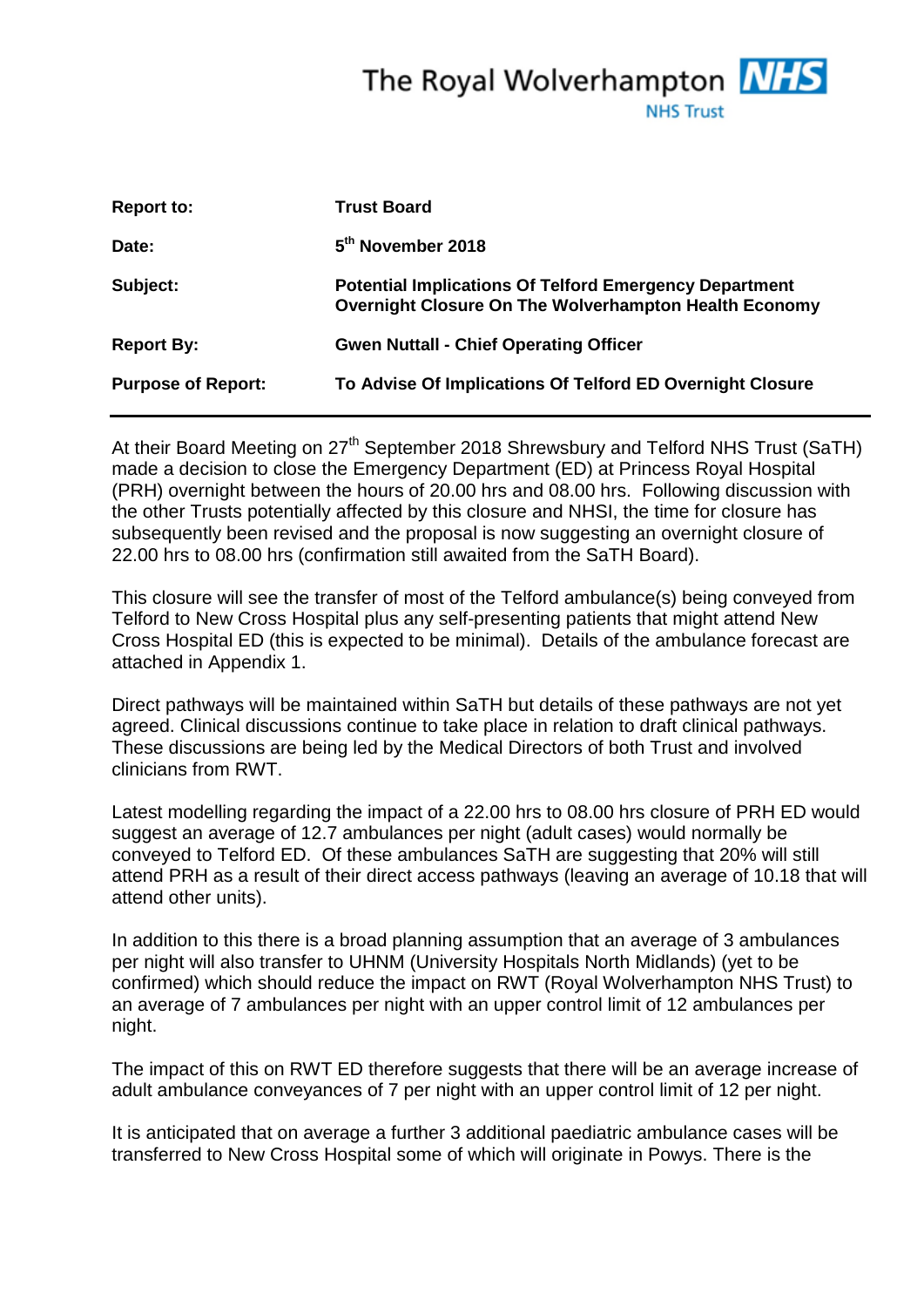## The Royal Wolverhampton **NHS NHS Trust**

potential for more given the upper control limit and seasonal of paediatric conveyances to hospital.

It should be noted that the numbers of conveyances and planning that the Trust has undertaken is based on averages and the  $80<sup>th</sup>$  percentiles. There is clearly still work for the Trust to undertake with colleagues from SaTH to understand and confirm the clinical pathways and minimise the impact for patients.

There is no confirmed date for closure, however the planning assumptions that RWT are working to is closure from 5<sup>th</sup> December 2018.

Implications of these revised planning predictions on the Wolverhampton health economy are as follows:-

## **ED**

An average of an additional 7 ambulances per day is not an insignificant amount of extra ambulances for ED to manage (an increase of approximately 6% on current averages). It should be noted that ambulance conveyances are currently 3.7% increased to 2017/18, with nearly a 10% increase in October 2018 compared to October 2017. These ambulances will begin to arrive at peak activity times for ED and will provide additional challenge to the ED department which can be already compromised with patient flow, staffing and numbers of patients in our department. The majority of these additional ambulances will also arrive when we are more reliant on our own temporary workforce challenges and during a time when our admission rate is the highest at any part of the day. Based on a DTA rate of 37% it is fair to assume that of the 7 adult additional ambulances between 3 and 5 will need to be admitted per night.

## **Inpatient Beds**

Original planning for winter had assumed an average maximum length of stay of 3 to 4 days for any patients admitted from the Telford area before being repatriated to PRH. Therefore a robust and fully agreed repatriation policy would need to be adhered to. It is reasonable to assume that New Cross Hospital will need to increase adult bed stock by between 12 and 24 beds just to accommodate admissions from Telford.

Our winter planning had assumed that we would require an option to expand current bed compliment by 20 beds if demand was increased to previous years. Almost certainly the implications of patients being transferred from Telford will require these beds to be opened to support this change in patient pathway.

Based on the indicative indication of ambulance conveyances and admissions the Trust therefore plans to utilise Ward B7 (20 beds). Currently the Trust has a plan in place to staff these additional beds from a medical perspective and is currently working on plans to ensure appropriate nursing and other staff groups are available to open this ward if and when necessary.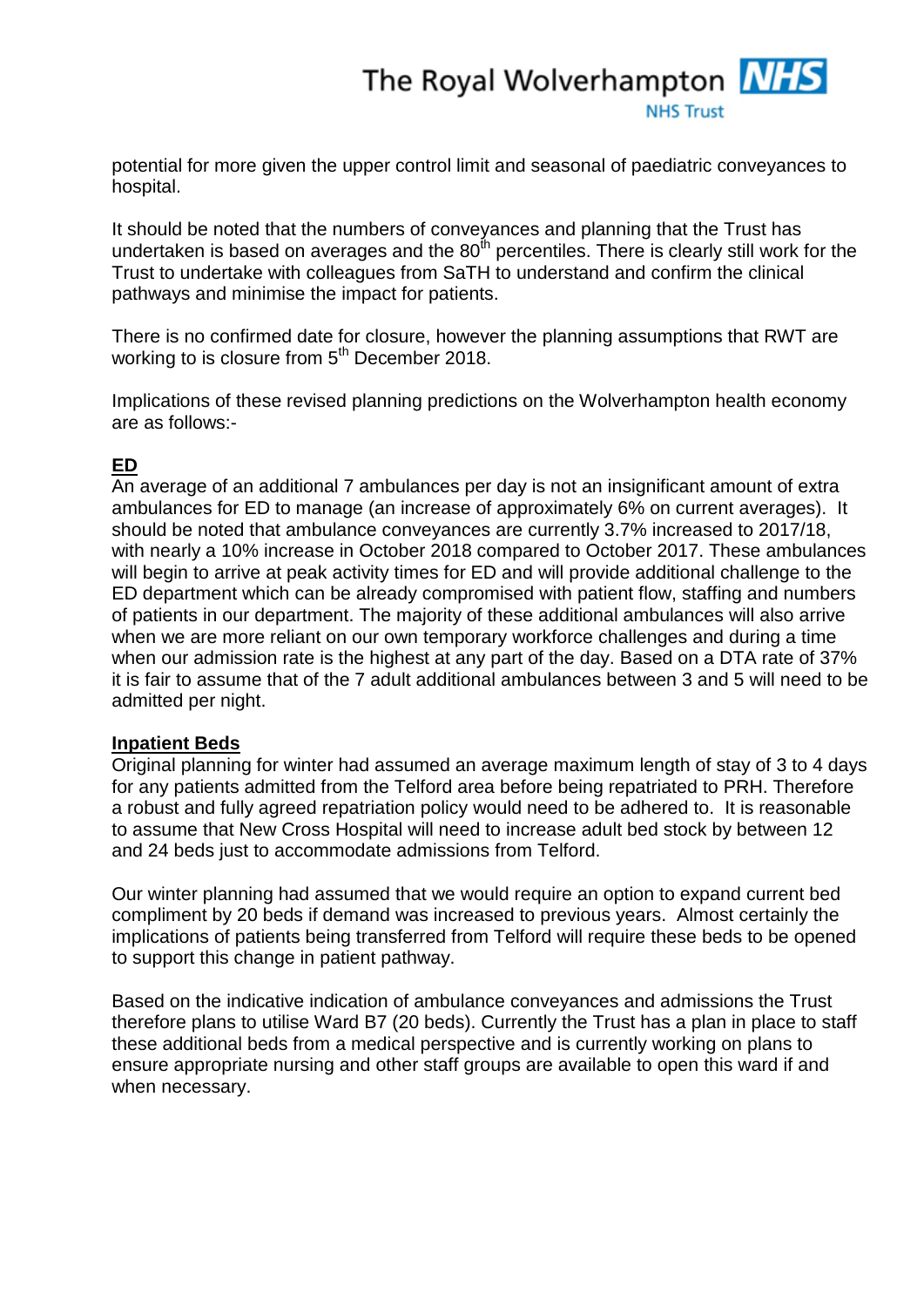## The Royal Wolverhampton **NHS**

**NHS Trust** 

**Implications For Paediatrics** Between the hours of 22.00 hrs and 08.00 hrs the number of children expected via ambulance to RWT ED is an average of 2 to 3 per night. The number of potential 'walk-ins' is unknown. Whilst the principle of 'treat and transfer' from ED will be followed, for children this can be more difficult due to the speed at which children can deteriorate, the challenge of moving children during the night and the distances that some may have travelled. In addition, the following assumptions have been made:-

- Children with open access to SaTH, those under the care of the Oncology Team and all GP referrals will continue to be admitted to PRH PAU (Paediatric Assessment Unit) or ward.
- Children well enough for discharge home will be discharged from RWT the following morning.
- Children requiring an ongoing inpatient stay will transfer back to PRH ideally the following morning if clinically appropriate.
- Transfer and nurse escort arrangements will need to be agreed and in place.
- Consideration will be needed with regards to CAMHS patients and the potential for additional support whilst at RWT overnight ahead of transfer back to PRH.

The paediatric department at RWT is currently working at capacity and has determined that they will likely need an additional 2 to 3 beds in order to manage any additional demand from PRH.

The Trust is able to convert some existing space to provide additional capacity, however there are staffing implications for the ward that are in the process of being confirmed with the paediatric directorate.

## **Other Considerations**

In addition to those issues outlined in this draft paper a number of other factors will need to be considered as part of any transition process. This is not a comprehensive list but merely details for consideration.

- 1. Demand in this paper has been modelled on averages. This is not the best way to model demand and capacity.
- 2. Access to Shropshire Mental Health services including CAMHS.
- 3. Access to Community and Social Care services.
- 4. Repatriation policy along with potential treat and transfer options.
- 5. Implications of day time transfer of paediatric cases back to PRH (staffing implications to be considered).
- 6. Access to hot clinics.
- 7. Non-Emergency patient transport arrangements.
- 8. Ability to recruit staff and our ability to safely staff areas to meet additional demand.
- 9. Impact on other RWT specialties such as ICCU, General Surgery, Orthopaedics, Cardiology and Radiology.
- 10.Limited consideration has currently been given to any potential walk-in activity that may transfer.
- 11.IT considerations to be resolved between RWT, SaTH, Shropshire Primary Care and Powys in terms of imaging, pathology results and eDischarge.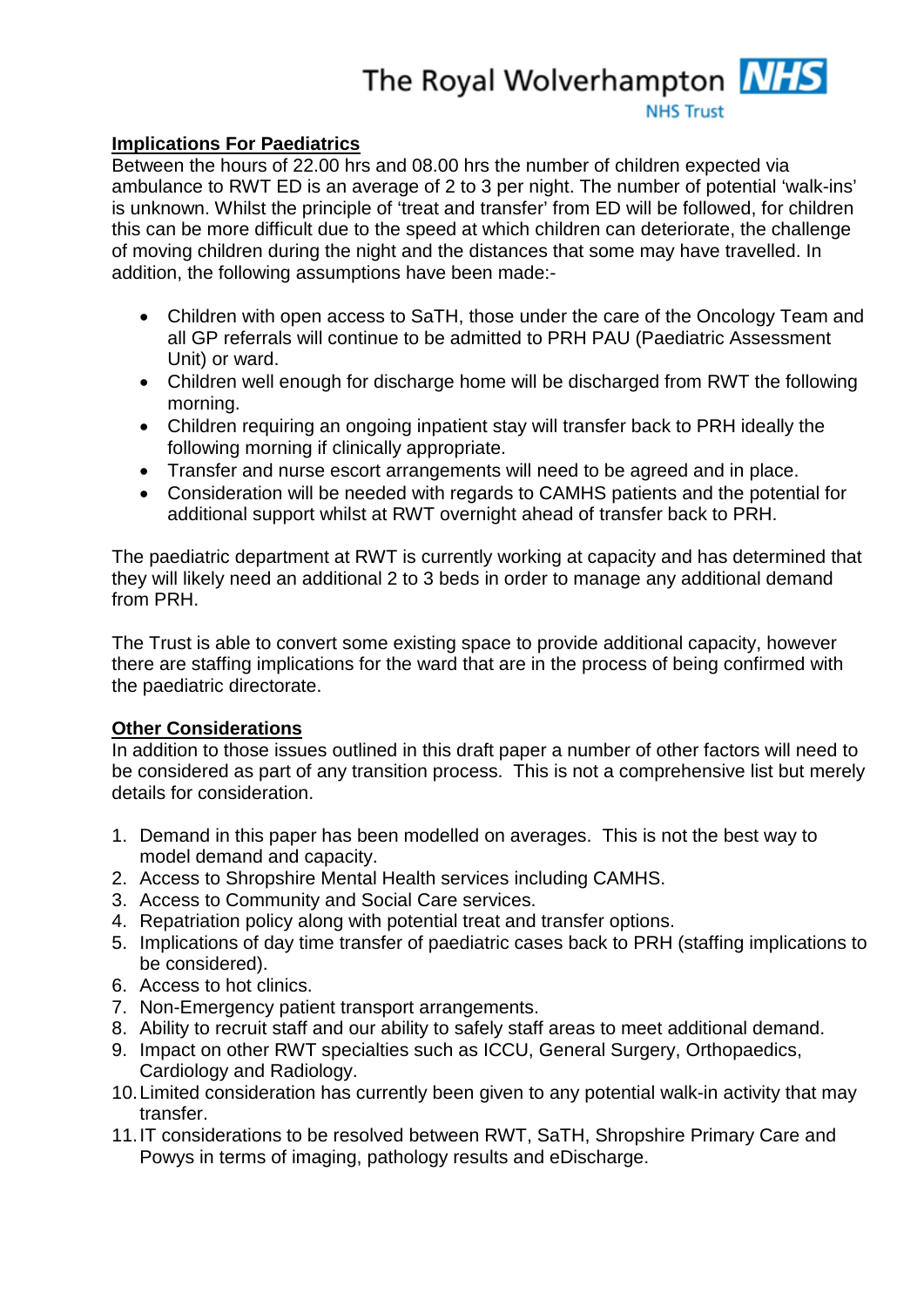

## **Financial Consequences**

Detailed below are draft costings for RWT to provide this level of increased demand and activity. These are provisional costs based on NHS pay rates and do not at this stage take into account any enhanced or increased costs for agency or locum staff. Further details will be provided.

| Description                 | <b>WTE</b> | Nov 18 -<br><b>Mar 19</b><br>f |
|-----------------------------|------------|--------------------------------|
| <b>Emergency Department</b> | 14.36      | 606,821                        |
| Inpatients - Adults         | 36.38      | 732,428                        |
| Inpatients - Children       | 10.80      | 161,962                        |
| Support Services            |            | 80,496                         |
| Site Costs                  |            | 71,343                         |
| Equipping the Ward          |            | 320,000                        |
| <b>Total</b>                | 61.54      | 1,973,050                      |

Subject to final confirmation and we should note that recruitment has already commenced.

## **Conclusion**

The Trust understands the clinical reasons why SaTH have had to agree to a closure of the ED department at PRH.

RWT are actively working with colleagues from SaTH and the Shropshire Health system to ensure that any closure will minimise the impact for SaTH patients and relatives in terms of looking to repatriate patients as soon as clinically possible to Telford.

The above said, RWT do not under estimate the potential impact that this closure will have on staff and patients that are already served by the ED department at New Cross Hospital. (Wolverhampton and Staffordshire patients).

This increase in ambulance conveyances and admissions comes at a time when pressure on our emergency system increases as a result of winter acuity challenges and we already have significant staffing and capacity challenges across many of our clinical teams, especially at nursing and middle grade level in the ED department and capacity for additional tests (such as radiology) is limited. (Note we are obviously working hard to minimise the staffing risks).

It should be noted that any divert of patients from Telford is likely to adversely impact on ED 4 hour performance as well as impinging on RWT's ability to deliver elective contracted activity plans. The Trust will update its risk register in order to note the potential impact.